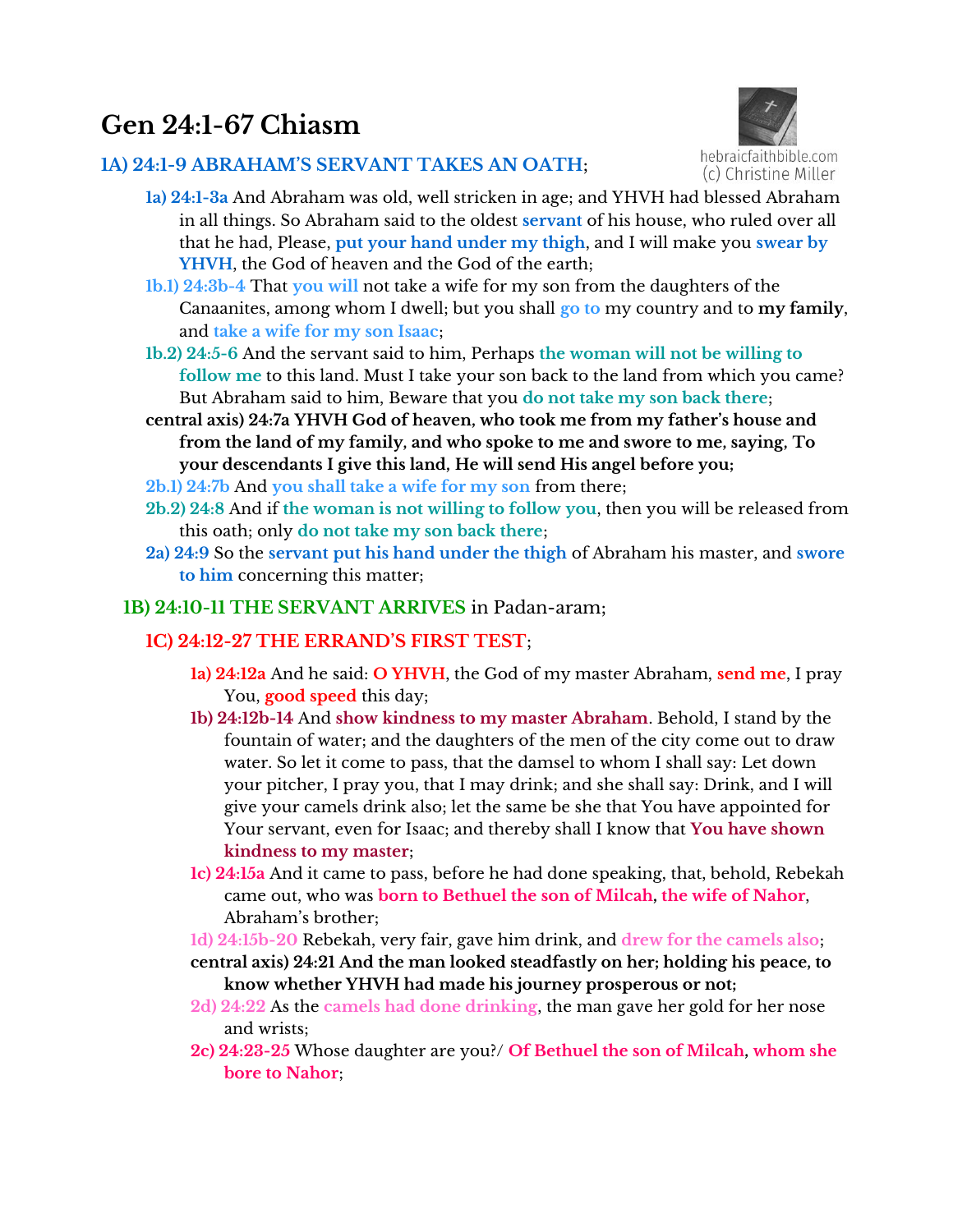- **2b) 24:26-27a** And the man bowed his head, and prostrated himself before YHVH. And he said: Blessed be **YHVH**, the God of my master Abraham, who **has not forsaken His mercy and His truth toward my master**;
- **2a) 24:27b** As for me, **YHVH has led me** in the way to the house of my master's brethren;
- **1D) 24:28-30** And the damsel ran, and **TOLD HER MOTHER'S HOUSE** according to these words. And Rebekah had a brother, and his name was Laban; and Laban ran out to the man, to the fountain. And it came to pass, when he saw the ring, and the bracelets upon his sister's hands, and when he heard the words of Rebekah his sister, saying: Thus spoke the man to me, that he came to the man; and, behold, he stood by the camels at the fountain;
	- **CENTRAL AXIS) 24:31-33 AND HE SAID: COME IN, YOU BLESSED OF YHVH; WHEREFORE DO YOU STAND WITHOUT? FOR I HAVE CLEARED THE HOUSE, AND MADE ROOM FOR THE CAMELS. AND THE MAN CAME INTO THE HOUSE, AND HE UNGIRDED THE CAMELS; AND HE GAVE STRAW AND PROVENDER FOR THE CAMELS, AND WATER TO WASH HIS FEET AND THE FEET OF THE MEN THAT WERE WITH HIM. AND THERE WAS SET FOOD BEFORE HIM TO EAT; BUT HE SAID: I WILL NOT EAT, UNTIL I HAVE TOLD MY ERRAND. AND HE SAID: SPEAK ON;**
- **2D) 24:34-48** The servant **TELLS HER FATHER'S HOUSE** his errand;
	- 1a) 24:34-36 And he said: I am Abraham's servant. And **Y**HVH has blessed my **master greatly**; and he is become great; and He has given him flocks + herds, silver + gold, men-servants + maid-servants, camels + donkeys. And Sarah my master's wife bore a son to my master when she was old; and to him has he given all that he has;
	- **1b) 24:37-41 Sworn to take his son's wife from his father's house:** 
		- **1A.1) 24:37-38** The sworn oath to **TAKE HIS SON'S WIFE FROM HIS FATHER'S HOUSE**;
			- **1a) 24:37a** And my master made me swear, saying: You shall not **take a wife for my son**;
			- **central axis) 24:37b Of the daughters of the Canaanites, in whose land I dwell;**
			- 2a) 24:38 But you shall go to my father's house, and to my kindred, and take **a wife for my son**;
		- **1A.2) 24:39** And I said to my master: Peradventure **THE WOMAN WILL NOT FOLLOW ME**;
		- **CENTRAL AXIS) 24:40A AND HE SAID TO ME: YHVH, BEFORE WHOM I WALK, WILL SEND HIS ANGEL WITH YOU, AND PROSPER YOUR WAY;**